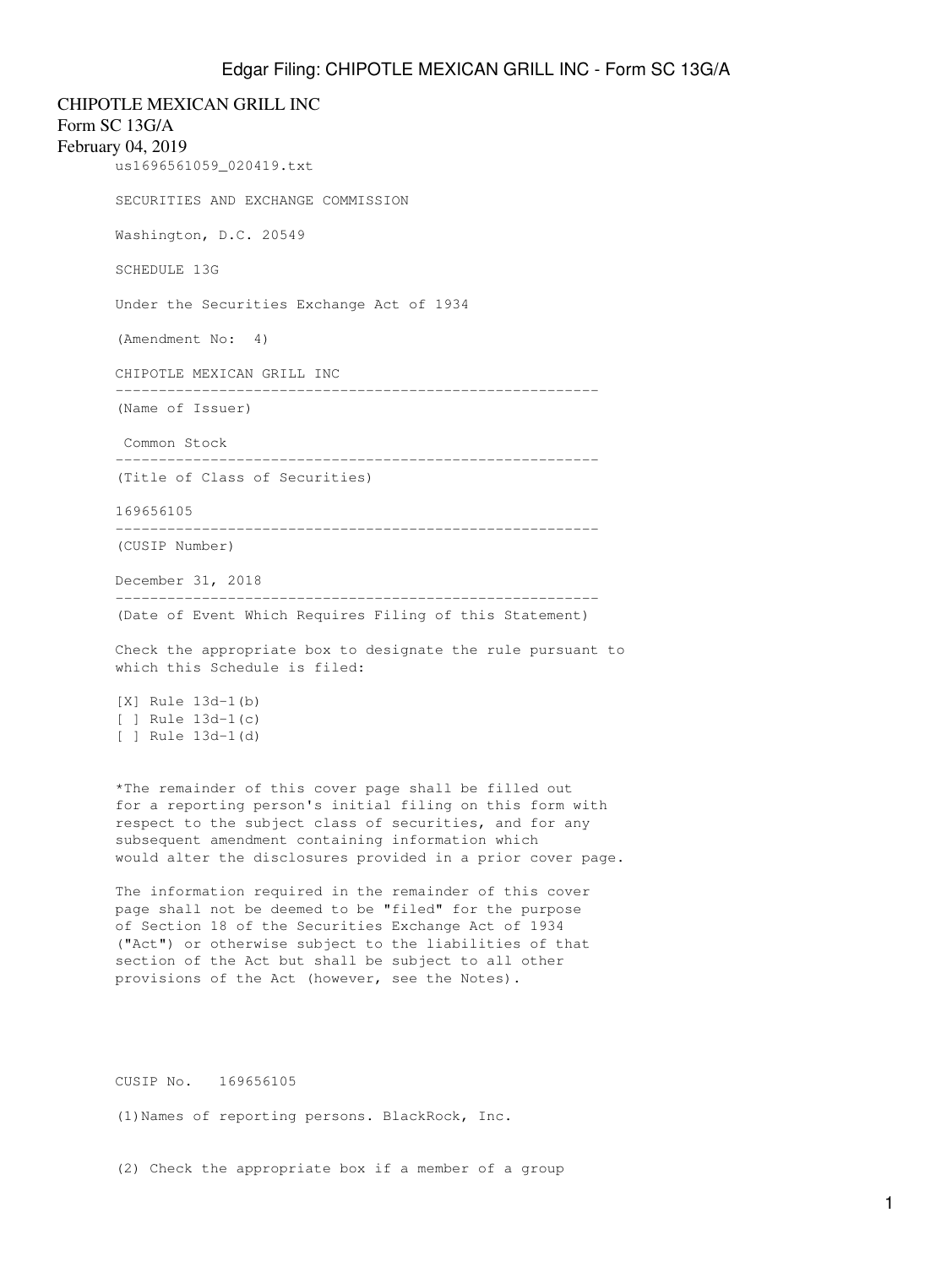(a) [ ] (b) [X] (3) SEC use only (4) Citizenship or place of organization Delaware Number of shares beneficially owned by each reporting person with: (5) Sole voting power 1407615 (6) Shared voting power 0 (7) Sole dispositive power 1615632 (8) Shared dispositive power 0 (9) Aggregate amount beneficially owned by each reporting person 1615632 (10) Check if the aggregate amount in Row (9) excludes certain shares (11) Percent of class represented by amount in Row 9 5.8% (12) Type of reporting person HC Item 1. Item 1(a) Name of issuer: ----------------------------------------------------------------------- CHIPOTLE MEXICAN GRILL INC Item 1(b) Address of issuer's principal executive offices: ----------------------------------------------------------------------- 1401 WYNKOOP SUITE 500 DENVER CO 80202

Item 2.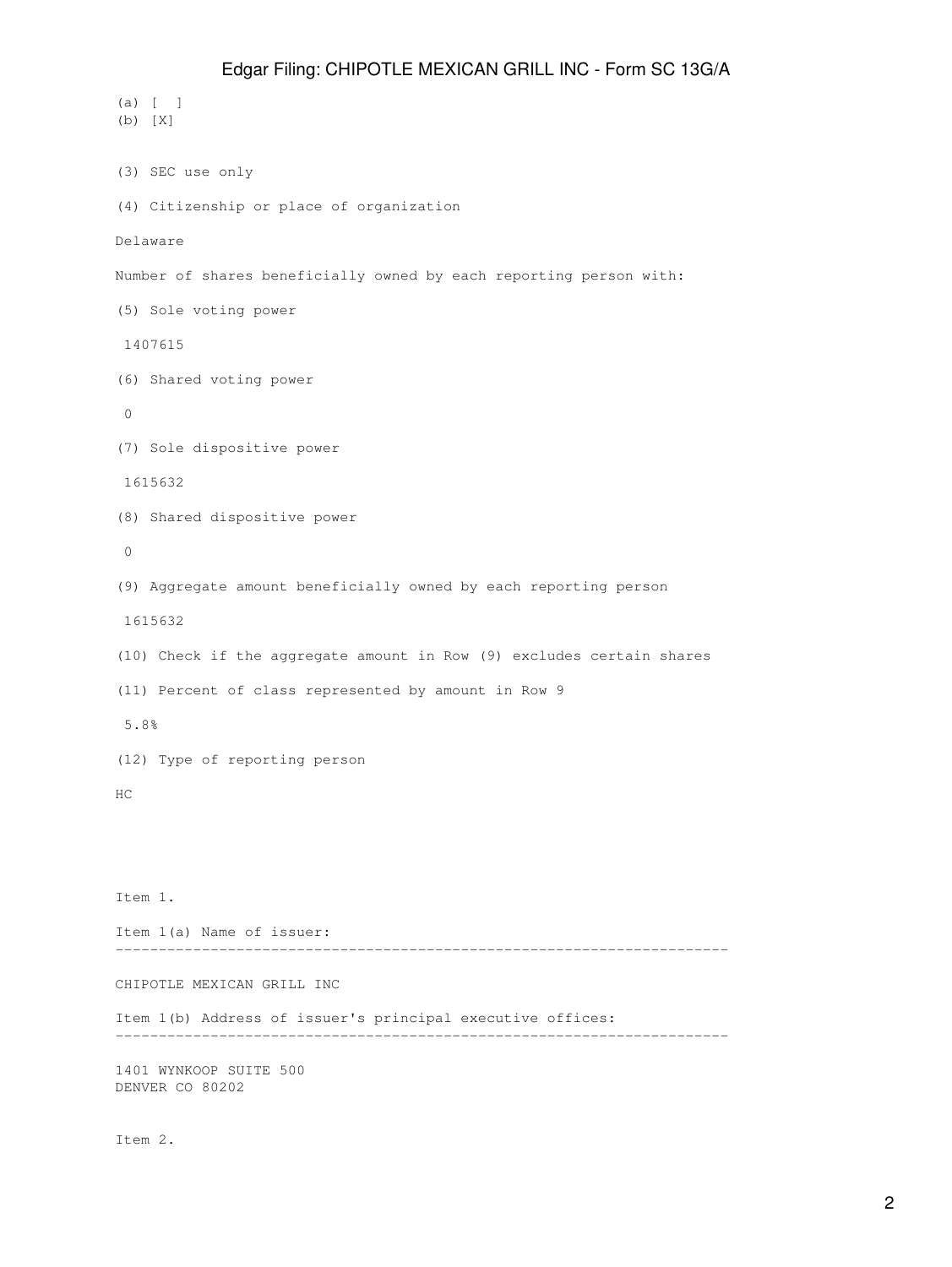2(a) Name of person filing: ---------------------------------------------------------------------- BlackRock, Inc. 2(b) Address or principal business office or, if none, residence: ----------------------------------------------------------------------- BlackRock, Inc. 55 East 52nd Street New York, NY 10055 2(c) Citizenship: -------------------------------------------------------------------- See Item 4 of Cover Page 2(d) Title of class of securities: ------------------------------------------------------------------- Common Stock 2(e) CUSIP No.: See Cover Page Item 3. If this statement is filed pursuant to Rules  $13d-1(b)$ , or  $13d-2(b)$  or  $(c)$ , check whether the person filing is a: [ ] Broker or dealer registered under Section 15 of the Act; [ ] Bank as defined in Section 3(a)(6) of the Act; [ ] Insurance company as defined in Section 3(a)(19) of the Act; [ ] Investment company registered under Section 8 of the Investment Company Act of 1940; [ ] An investment adviser in accordance with Rule  $13d-1$  (b) (1) (ii) (E); [ ] An employee benefit plan or endowment fund in accordance with Rule  $13d-1(b)$  (1)(ii)(F); [X] A parent holding company or control person in accordance with Rule  $13d-1(b)$  (1)(ii)(G); [ ] A savings associations as defined in Section 3(b) of the Federal Deposit Insurance Act (12 U.S.C. 1813); [ ] A church plan that is excluded from the definition of an investment company under section 3(c)(14) of the Investment Company Act of 1940; [ ] A non-U.S. institution in accordance with Rule  $240.13d-1(b)(1)(ii)(J);$ [ ] Group, in accordance with Rule 240.13d-1(b)(1)(ii)(K). If filing as a non-U.S. institution in accordance with Rule  $240.13d-1$ (b)(1)(ii)(J), please specify the type of institution:

Item 4. Ownership

Provide the following information regarding the aggregate number and percentage of the class of securities of the issuer identified in Item 1.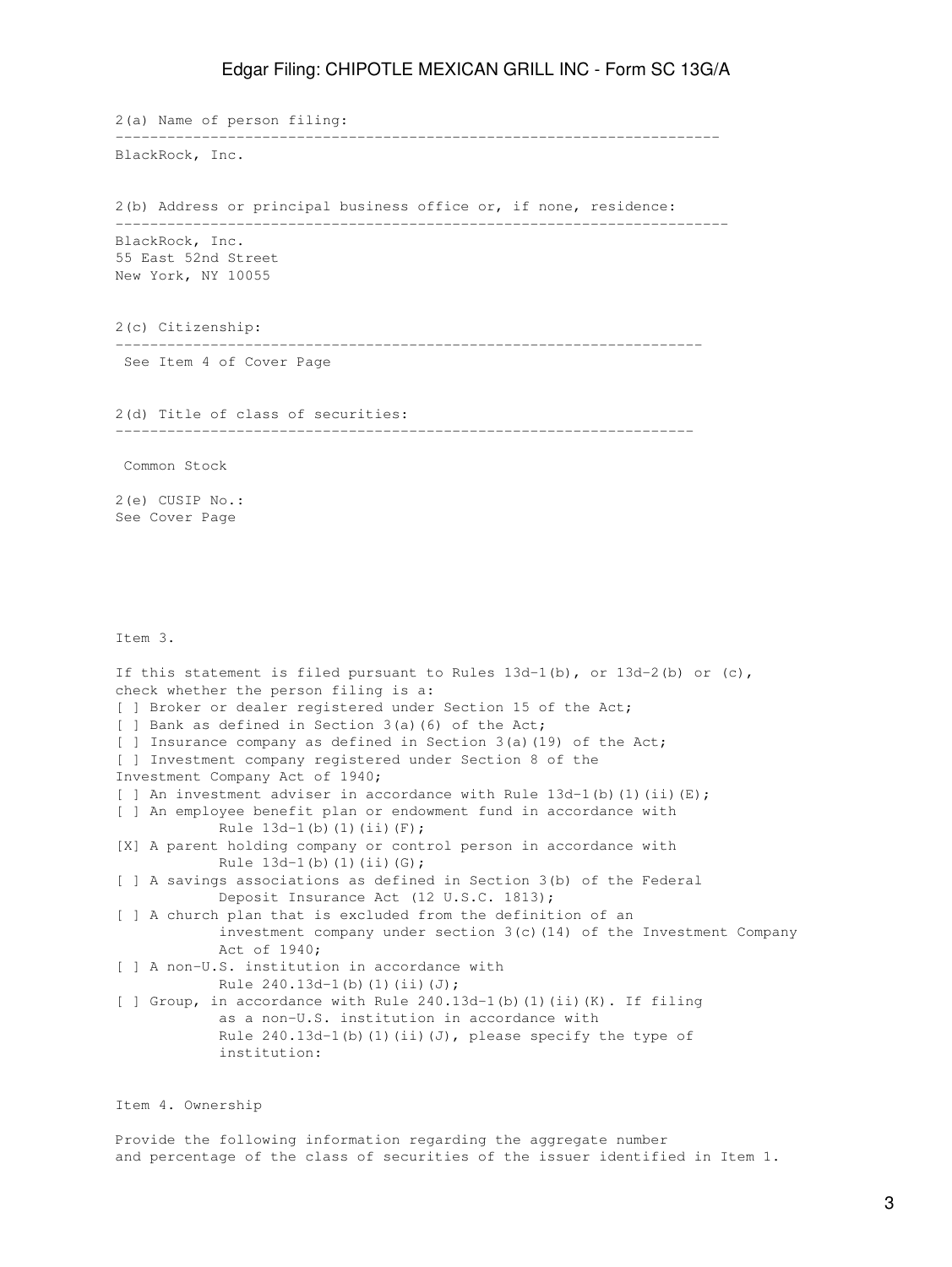Amount beneficially owned: 1615632 Percent of class 5.8% Number of shares as to which such person has: Sole power to vote or to direct the vote 1407615 Shared power to vote or to direct the vote 0 Sole power to dispose or to direct the disposition of 1615632 Shared power to dispose or to direct the disposition of 0

Item 5.

Ownership of 5 Percent or Less of a Class. If this statement is being filed to report the fact that as of the date hereof the reporting person has ceased to be the beneficial owner of more than 5 percent of the class of securities, check the following [ ].

Item 6. Ownership of More than 5 Percent on Behalf of Another Person

 If any other person is known to have the right to receive or the power to direct the receipt of dividends from, or the proceeds from the sale of, such securities, a statement to that effect should be included in response to this item and, if such interest relates to more than 5 percent of the class, such person should be identified. A listing of the shareholders of an investment company registered under the Investment Company Act of 1940 or the beneficiaries of employee benefit plan, pension fund or endowment fund is not required.

 Various persons have the right to receive or the power to direct the receipt of dividends from, or the proceeds from the sale of the common stock of CHIPOTLE MEXICAN GRILL INC. No one person's interest in the common stock of CHIPOTLE MEXICAN GRILL INC is more than five percent of the total outstanding common shares.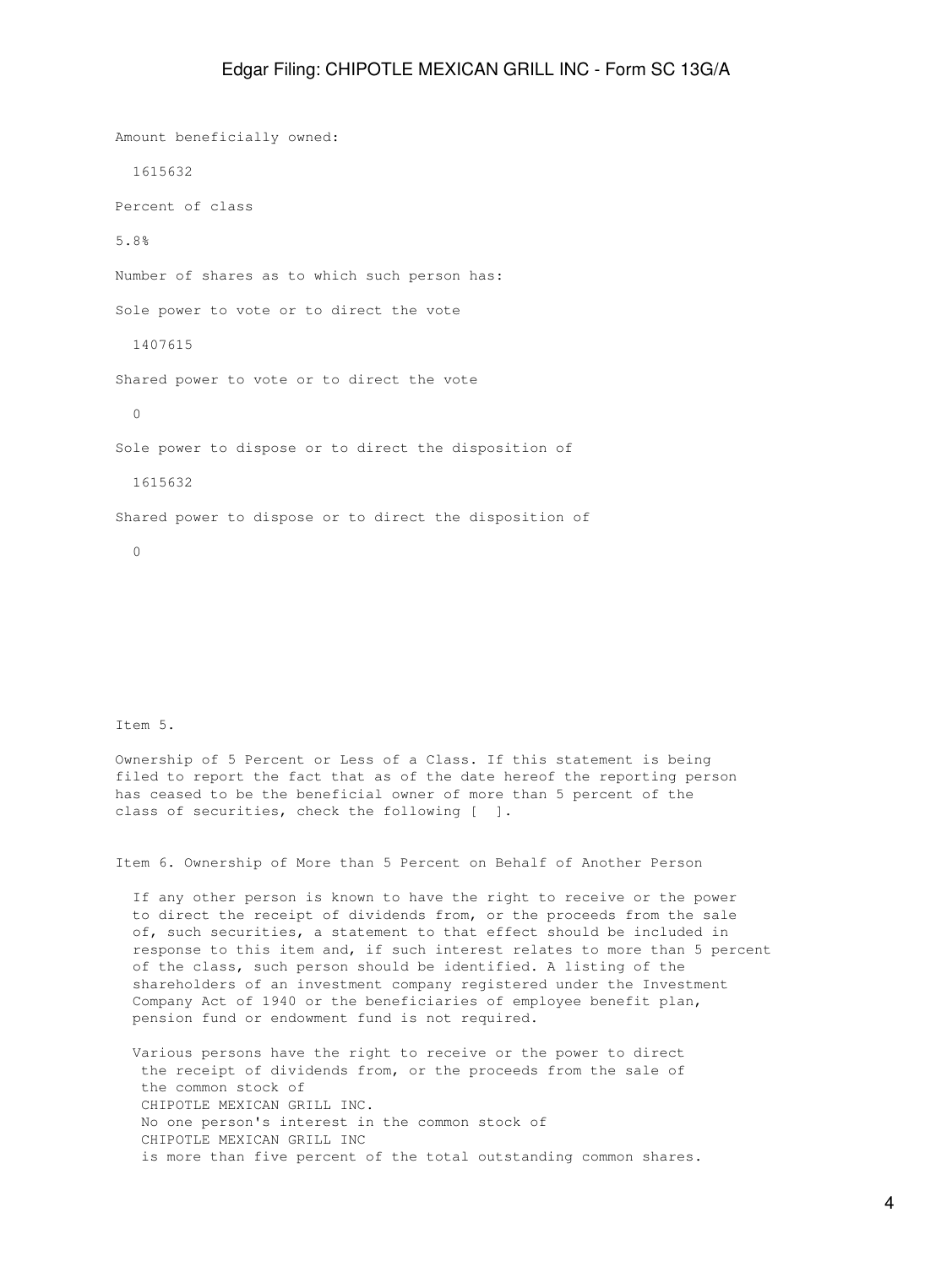Item 7. Identification and Classification of the Subsidiary Which Acquired the Security Being Reported on by the Parent Holding Company or Control Person.

See Exhibit A

Item 8. Identification and Classification of Members of the Group

If a group has filed this schedule pursuant to Rule  $13d-1$  (b) (ii)(J), so indicate under Item  $3(j)$  and attach an exhibit stating the identity and Item 3 classification of each member of the group. If a group has filed this schedule pursuant to Rule 13d-1(c) or Rule 13d-1(d), attach an exhibit stating the identity of each member of the group.

Item 9. Notice of Dissolution of Group

Notice of dissolution of a group may be furnished as an exhibit stating the date of the dissolution and that all further filings with respect to transactions in the security reported on will be filed, if required, by members of the group, in their individual capacity.

See Item 5.

Item 10. Certifications By signing below I certify that, to the best of my knowledge and belief, the securities referred to above were acquired and are held in the ordinary course of business and were not acquired and are not held for the purpose of or with the effect of changing or influencing the control of the issuer of the securities and were not acquired and are not held in connection with or as a participant in any transaction having that purpose or effect.

Signature.

After reasonable inquiry and to the best of my knowledge and belief, I certify that the information set forth in this statement is true, complete and correct.

Dated: February 4, 2019 BlackRock, Inc.

Signature: Spencer Fleming

-------------------------------------------

Name/Title Attorney-In-Fact

The original statement shall be signed by each person on whose behalf the statement is filed or his authorized representative. If the statement is signed on behalf of a person by his authorized representative other than an executive officer or general partner of the filing person, evidence of the representative's authority to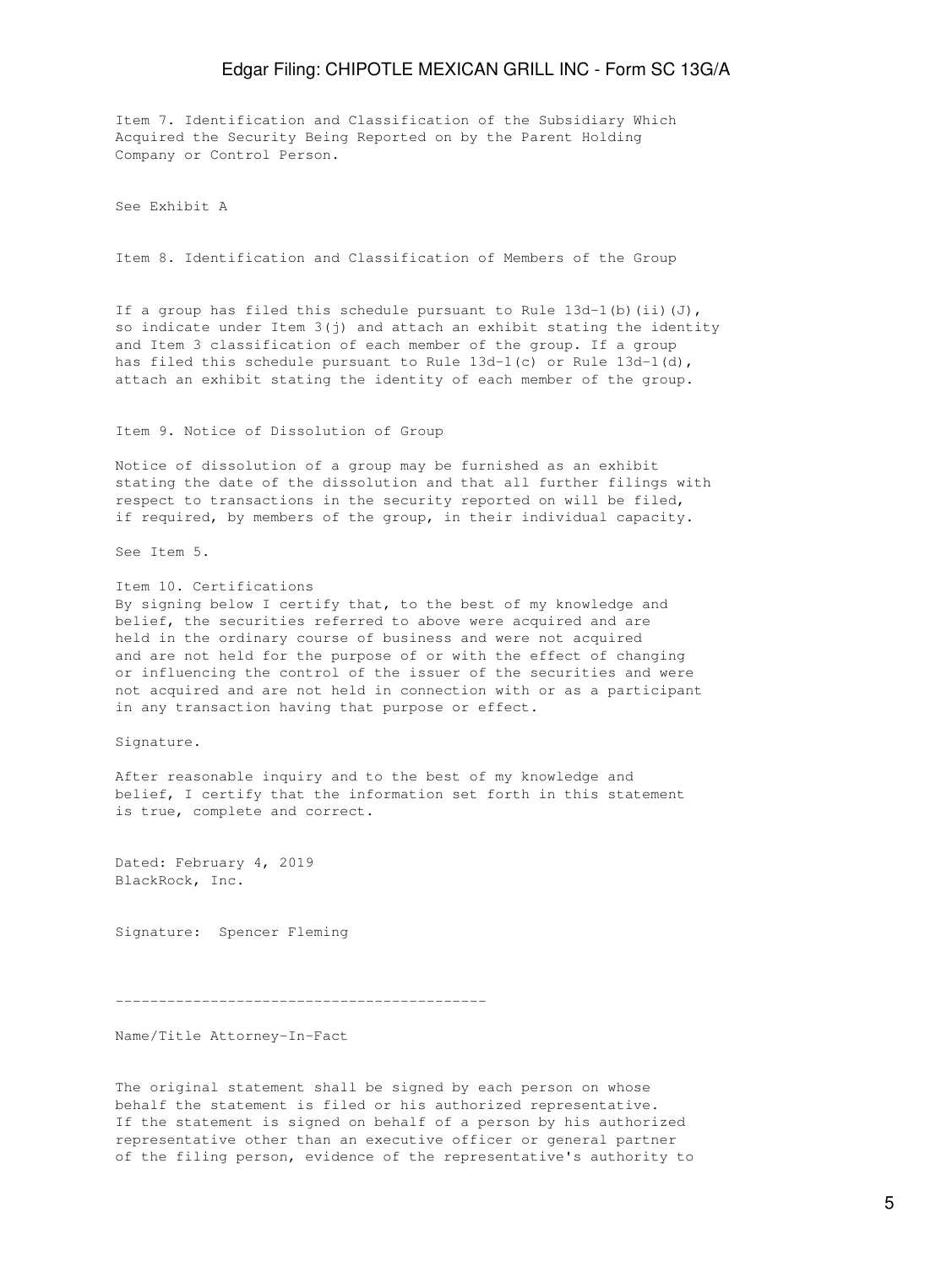sign on behalf of such person shall be filed with the statement, provided, however, that a power of attorney for this purpose which is already on file with the Commission may be incorporated by reference. The name and any title of each person who signs the statement shall be typed or printed beneath his signature.

Attention: Intentional misstatements or omissions of fact constitute Federal criminal violations (see 18 U.S.C. 1001).

Exhibit A

Subsidiary

|                     | BlackRock Life Limited                                      |
|---------------------|-------------------------------------------------------------|
|                     | BlackRock International Limited                             |
|                     | BlackRock Advisors, LLC                                     |
|                     | BlackRock (Netherlands) B.V.                                |
|                     | BlackRock Institutional Trust Company, National Association |
|                     | BlackRock Asset Management Ireland Limited                  |
|                     | BlackRock Financial Management, Inc.                        |
|                     | BlackRock Japan Co., Ltd.                                   |
|                     | BlackRock Asset Management Schweiz AG                       |
|                     | BlackRock Investment Management, LLC                        |
| FutureAdvisor, Inc. |                                                             |
|                     | BlackRock Investment Management (UK) Limited                |
|                     | BlackRock Asset Management Canada Limited                   |
|                     | BlackRock (Luxembourg) S.A.                                 |
|                     | BlackRock Investment Management (Australia) Limited         |
|                     | BlackRock Advisors (UK) Limited                             |
|                     | BlackRock Fund Advisors                                     |
|                     | BlackRock Asset Management North Asia Limited               |
|                     | BlackRock (Singapore) Limited                               |
|                     | BlackRock Fund Managers Ltd                                 |
|                     |                                                             |

\*Entity beneficially owns 5% or greater of the outstanding shares of the security class being reported on this Schedule 13G. Exhibit B

#### POWER OF ATTORNEY

The undersigned, BLACKROCK, INC., a corporation duly organized under the laws of the State of Delaware, United States (the "Company"), does hereby make, constitute and appoint each of Christopher Meade, Daniel Waltcher, Una Neary, Richard Cundiff, Charles Park, Enda McMahon, Arlene Klein, Con Tzatzakis, Karen Clark, David Maryles, Daniel Ronnen, John Stelley, Daniel Riemer, Elizabeth Kogut, Maureen Gleeson, Daniel Kalish and Spencer Fleming acting severally, as its true and lawful attorneys-in-fact, for the purpose of, from time to time, executing in its name and on its behalf, whether the Company individually or as representative of others, any and all documents, is acting certificates, instruments, statements, other filings and amendments to the foregoing (collectively, "documents") determined by such person to